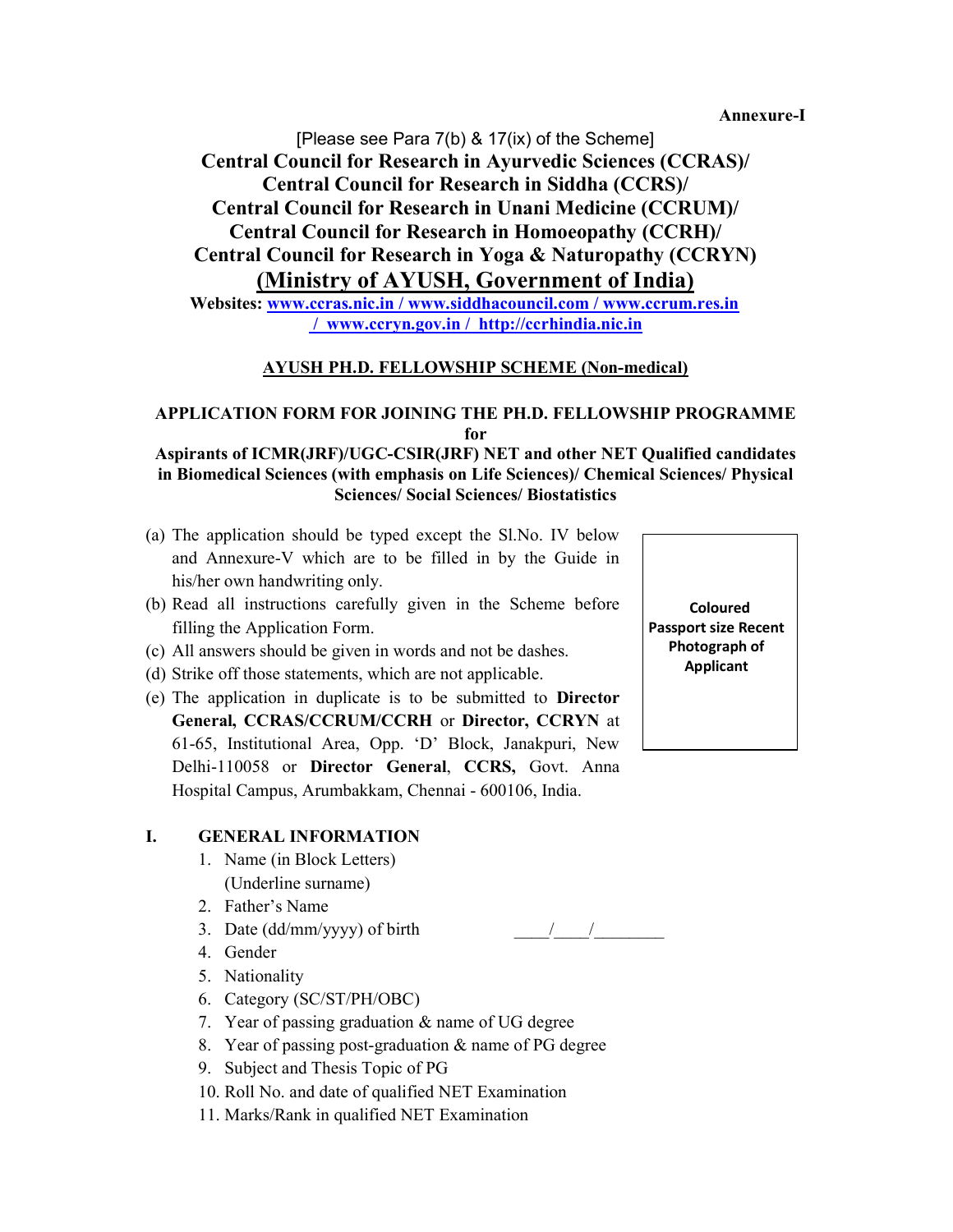- 12. Date of issuance and validity of NET Certificate/Fellowship Award/Selection
- 13. Postal address for correspondence
- 14. Email address
- 15. Phone number/Fax/Mobile No.
- 16. Permanent address

## II. PARTICULARS OF REASEARCH ON WHICH THE CANDIDATE DESIRES TO WORK:

- 1. Title of project
	- (a) Specialty covered by the research work \_\_\_\_\_\_\_\_\_\_\_\_\_\_\_\_\_\_\_\_\_\_\_\_\_\_\_\_\_\_\_\_\_\_
	- (b) Nature of work- Clinical/Experimental Combined/ Field Project (Strike off what is Irrelevant)
	- (c) State whether any travelling is involved in the programme of work. If so, state how the travel expenses will be met as no separate funds for travel are provided to the fellow
	- (d) Name and designation of the Guide under whom the candidate will work
	- (e) Name of Institution & University
	- (f) The fellowship is desired for a Degree work, indicate:
		- (i) Degree for which registered/ Wish to register
		- (ii) Title of project for thesis
		- (iii) Date of Registration
		- (iv) Date of Examination
		- (v) Enrollment No. and Year

Attach separately two copies of detailed plan of proposed work under the following headings:

- 1. Title of the Project
- 2. Name, designation and address of the Guide
- 3. Tenure of the study
- 4. Objectives
- 5. Present knowledge and relevant bibliography (please give here only the most relevant references complete with the authors name(s), title of the article, name of the journal, year. volume and page number).
- 6. Methodology and Techniques (giving all relevant details like study design, selection of subjects experimental model, techniques study proforma etc.).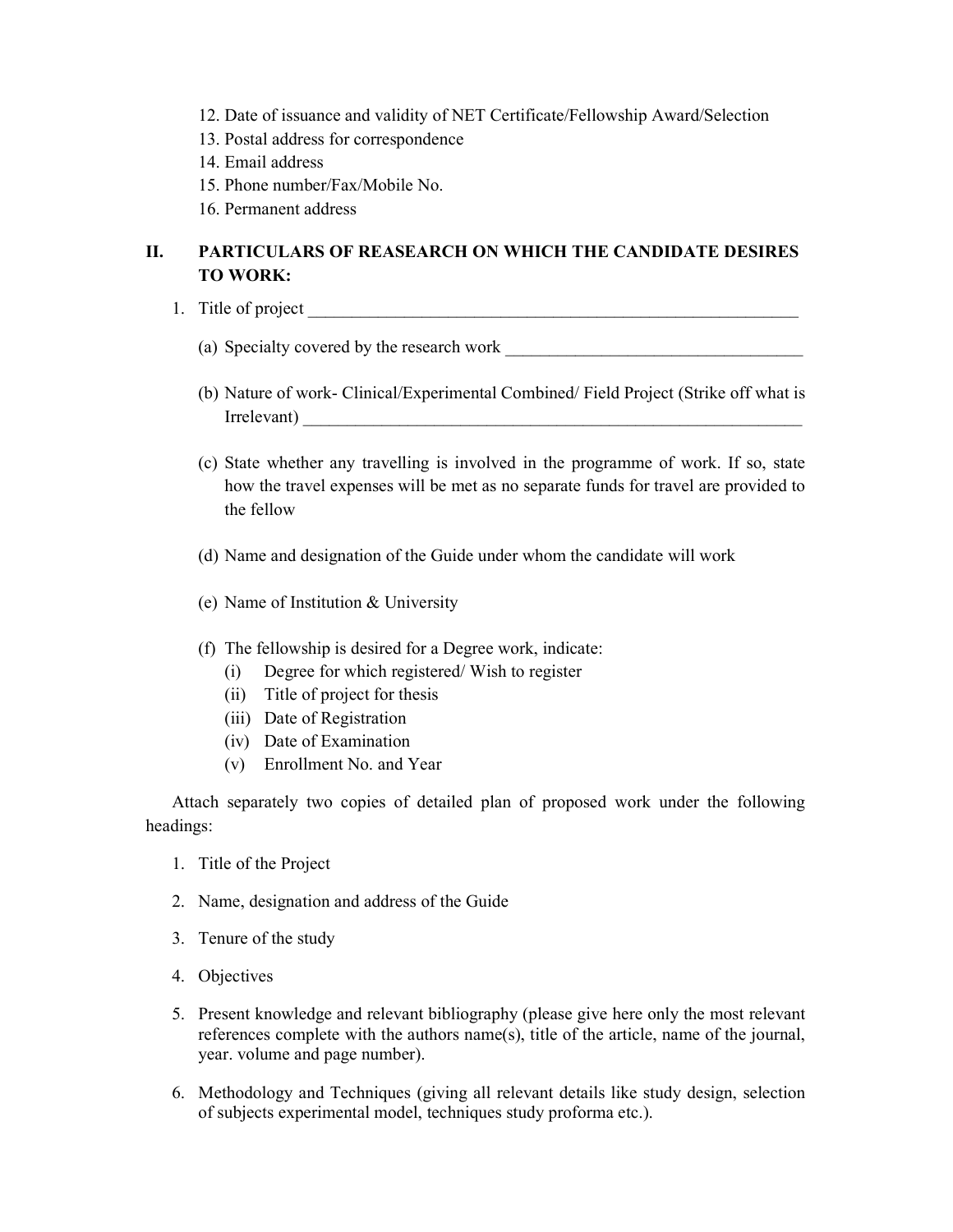- 7. What is aimed to be achieved by the study?
- 8. How is it likely to advance or add to the existing knowledge in relation to human health?

#### III. DECLARATION BY THE CANDIDATE

- 1. I have gone through the Fellowship Rules and conditions of the award and if selected, I agree to abide by them. The particulars given in the form are correct and I am prepared to present myself for interview at my own expenses, if called upon to do so.
- 2. Certified that in the event of my being offered the Councils's fellowship, I am prepared to give up my present stipend/fellowship salary/but not the leave salary.
- 3. Certified that I will be able to manage within the contingent grant allotted for the fellowship. I also certify that no non-expendable articles or equipment will be purchased by me.

Signature of the applicant

## IV. TO BE FILLED BY THE RESEARCH GUIDE/PRINCIPAL INVESTIGATOR IN HIS/HER OWN HANDWRITING:

- 1. Major field of your specialization.
- 2. What are your current area(s) or Research?
- 3. The number and names of Research students including fellowships awarded by R&D Agencies (like ICME, CSIR, DAE, ICAR, DGHS, UGC, SMRC, Pharmaceutical companies, CCRAS, CCRS, CCRUM, CCRH, CCRYN, etc.) currently being guided:
- 4. Titles of the research schemes including sponsored ones in hand.
- 5. Your opinion on the research potentiality of the candidate and relevance of the project to your field of interest.
- 6. I agree to accept the applicant\_\_\_\_\_\_\_\_\_\_\_\_ and offer him/her all facilities and guidance for carrying out research/training in the project of proposed by the applicant which has been drawn in consultation with me has my approval. I also certify that the applicant will not receive any financial assistance from my side, for carrying out the work in my department.
- 7. Certified that the proposed project has not been submitted earlier in any shape.
- 8. Certified that the techniques to be employed in carrying out the work of the research project have been standardised.
- 9. Certified that the plan of work has been prepared in consultation with a Statistician (Strike out if not considered necessary).

Signature of the Guide/Principal Investigator Seal bearing Designation & Address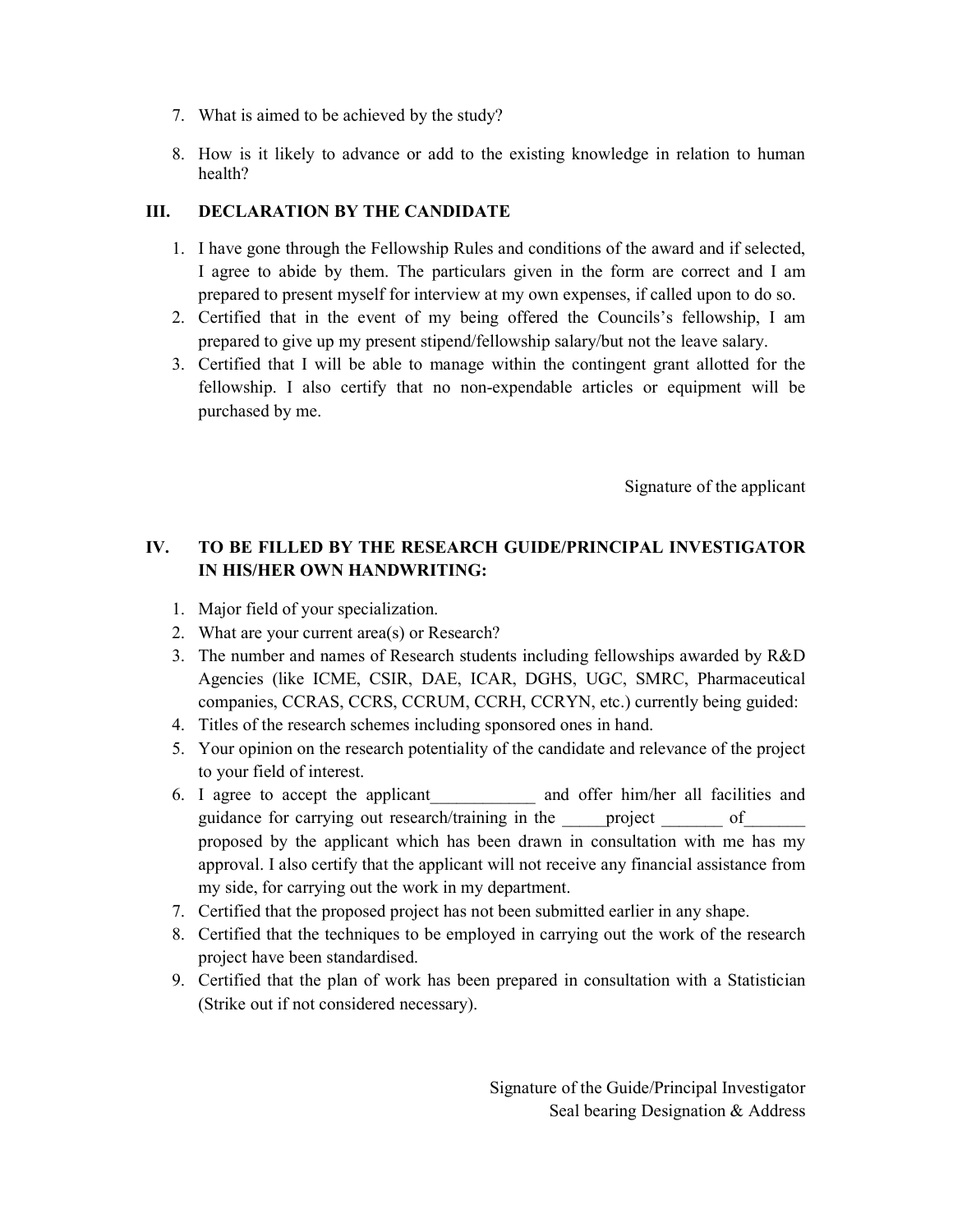### V. CERTFICATE BY THE HEAD OF THE INSTITUTE:

- i. I recommend for the fellowship applied for and certify that, to the best of my knowledge he /she is eligible for it in all respects.
- ii. I certify that he /she will/will not receiving any stipend pay/allowance and financial assistance except leave salary from any source in case JRF/SRF is awarded.
- iii. I certify that the research proposal has been reviewed and recommended by the institute's academic committee.
- iv. I certify that all equipment, laboratory and other facilities required for carrying out the proposed research project by the applicant are available in the Department/Institute and will be made available to the applicant.
- v. I undertake to send to the Council an audited statement of accounts along with the utilization certificates as required in the Fellowship Rules.

Signature of the Head of the Institution (Seal bearing Designation & Address)

### VI. BIO-DATA OF THE GUIDE/CO-GUIDE\*

| <b>Name</b>    | :Dr. Miss/Smt/Shri* |
|----------------|---------------------|
| Designation    | $\bullet$           |
| Address        |                     |
| Phone number   | ٠                   |
| Email          |                     |
| Date of birth  | ٠                   |
| First Name (S) | ٠<br>$\cdot$        |
| Last Name      | ٠<br>$\cdot$        |

Education Qualification: Degrees obtained (Begin with Bachelor's Degree)

| Degree | Institution | Field | Year |
|--------|-------------|-------|------|
| 1.     |             |       |      |
| 2.     |             |       |      |
| 3.     |             |       |      |
| 4.     |             |       |      |
| 5.     |             |       |      |